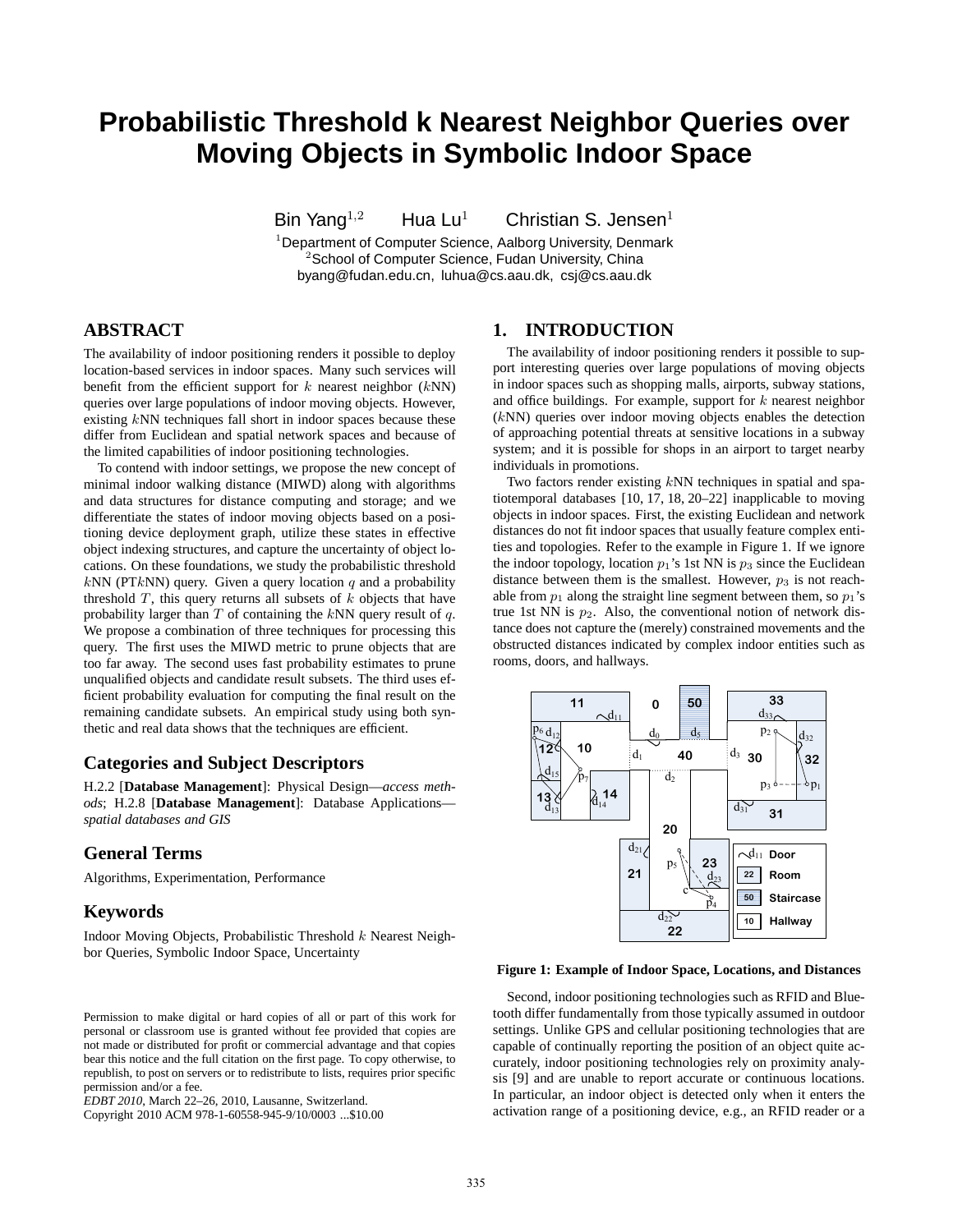Bluetooth base station, which may occur infrequently. As a result, the limitations of indoor positioning create inherent uncertainty in the positioning data of indoor moving objects.

To accommodate the indoor setting, we propose the notion of minimal indoor walking distance (MIWD) as the distance metric for indoor spaces. The MIWD between two indoor locations is the shortest distance a person has to walk to reach the one from the other. In Figure 1, the MIWD between  $p_1$  and  $p_2$  is the length of the polyline from  $p_1$  to  $p_2$  via the door  $d_{32}$ .

Notably, for an indoor space, we capture all doors in a graph in which each vertex corresponds to a door and edges indicate which pairs of doors can be reached from one another without using a third door. This structure and additional mappings enable us to compute all door-to-door MIWDs efficiently. We then propose an algorithm that computes the MIWD for two arbitrary indoor locations by exploiting the pre-computed door-to-door MIWDs.

We also propose a complete set of techniques for indoor moving object management. A deployment of positioning devices partitions the indoor space into cells in the sense that all movements between cells are detected by some positioning device. We accordingly present a positioning device deployment graph in which each vertex corresponds to a cell and each edge corresponds to relevant devices. We then assign the indoor moving objects to states according to the device activation ranges and cells. The resulting states are utilized to design effective hash based indexing structures for indoor objects. The above also enable us to formalize the uncertainty of object locations.

On top of these foundations, we provide a solution for probabilistic threshold kNN (PTkNN) queries over moving objects. Given an indoor moving object set  $O$ , an indoor query location  $q$ , and a probability threshold  $T$ , a PTkNN query returns all  $k$  sized subsets of O with probability larger than  $T$  of being the kNNs of  $q$ .

We propose a combination of three techniques for the efficient processing of PTkNN queries. First, MIWDs between the query location  $q$  and indoor moving objects are used to prune objects too far away from  $q$ , which reduces the object set  $O$  to a smaller candidate set. Second, efficient probability estimation is used to prune unqualified candidate  $k$ -subsets from the candidate set. Third, the final query result is determined by efficient probability evaluation for the remaining candidate objects and  $k$ -subsets.

A comprehensive empirical study is conducted using both synthetic and real data. The results show that the provided data management foundation is effective and that the proposed  $PTkNN$  query processing is efficient and scalable.

We summarize our contributions as follows. First, we propose the minimum indoor walking distance for indoor spaces (Section 3.1). Second, we formalize the uncertainty of indoor moving object locations (Section 4.2), based on a symbolic indoor positioning and hash based object indexing scheme. Third, we provide efficient means of computing PTkNN queries over indoor moving objects (Section 5). Fourth, we conduct a comprehensive empirical study on our proposals using both synthetic and real data (Section 6). To the best of our knowledge, this paper is the first work to model indoor position uncertainty, and the first to study efficient kNN queries in indoor space.

The remainder of the paper is organized as follows. Section 2 briefly reviews related work. Section 3 presents the foundations. Section 4 elaborates on the management of indoor moving objects and the deriving of their uncertain regions. Section 5 details the techniques for efficient processing of probabilistic threshold  $k$  nearest neighbor queries over indoor moving objects. Section 6 conducts the empirical study. Finally, section 7 offers conclusions and discusses directions for future work.

# **2. RELATED WORK**

Symbolic space models are often preferred over geometric models in the modeling of indoor space because they are better able to capture the movement-related semantics associated with indoor entities [2]. A graph-based model for indoor space is proposed to support efficient indoor tracking [12], which serves as the basis for the object management in this paper. The state definition and hash indexing method for indoor moving objects, proposed in [24] for continuous range monitoring over indoor moving objects, still form the data management foundations for snapshot  $kNN$  queries queries in this paper. Li and Lee [14] define the indoor nearest neighbors by the minimal number of doors to go through, whereas we employ a more refined general metric of minimum indoor walking distance.

kNN queries constitute fundamental functionality in spatial and spatiotemporal databases. In Euclidean spaces, spatial data are usually indexed by some spatial access method, typically an Rtree [8]. The Euclidean distances between a query point and index entry MBRs are used to facilitate pruning in R-tree based query processing, which can be conducted in either a depth-first [17] or a best-first [10] manner. kNN queries over free-moving objects come in several variants. In one variant, a query involves a moving query point and static data points indexed by an R-tree. Song and Roussopoulos [20] propose a sampling-based method to periodically reevaluate  $kNN$  queries via the R-tree. Tao et al. [22] propose an algorithm that searches the R-tree only once to find  $k$  NNs for all query positions along a line segment. Other variants support both static and moving query points over moving objects. Typically, such proposals [18, 21] search a TPR-tree [19] that indexes the moving objects. In the context of spatial networks, network distance is the metric used [11]. Different techniques are proposed for static query points [13, 16] and moving query points [4]. All these kNN proposals fall short in our setting, which requires specific modeling, indexing, and query processing.

NN and kNN queries over uncertain data have also been studied. Cheng et al. [5] propose a query that returns all objects along with their non-zero probability of being the NN of a query point. An R-tree-like index is employed to process such queries. Beskales et al. [3] propose the top- $k$  probable nearest neighbor (Top $k$ -PNN) query that returns objects with the highest probability of being the NN of a query point. The probability in a Topk-PNN query differs from that in our PTkNN queries. Therefore, a Topk-PNN query may return  $k$  objects that do not form a qualified  $k$ -subset as  $k$ NNs. Cheng et al. propose a framework [6] for evaluating probability threshold kNN over uncertain moving objects in Euclidean space, which consists of filtering, probabilistic candidate selection and verification.

Our PT $k$ NN query definition is similar to that in [6], as both return the  $k$ -subsets with the highest probabilities of being the  $k$ NNs. The query processing framework in [6] is also adopted in this paper. However, this paper distinguishes itself with several unique characteristics. First, it uses the novel minimum indoor walking distance (MIWD) as the underlying distance metric instead of the Euclidean distance. Second, the indoor distance based pruning in this paper is able to prune not only individual objects, but also groups of objects based on the cells defined in the positioning device deployment graph. Third, this paper presents a unique formalization of the uncertainty of indoor moving object locations. Last but not least, partially due to the previous point, the probability estimation and evaluation for indoor objects in this paper are different from those for outdoor moving objects in [6].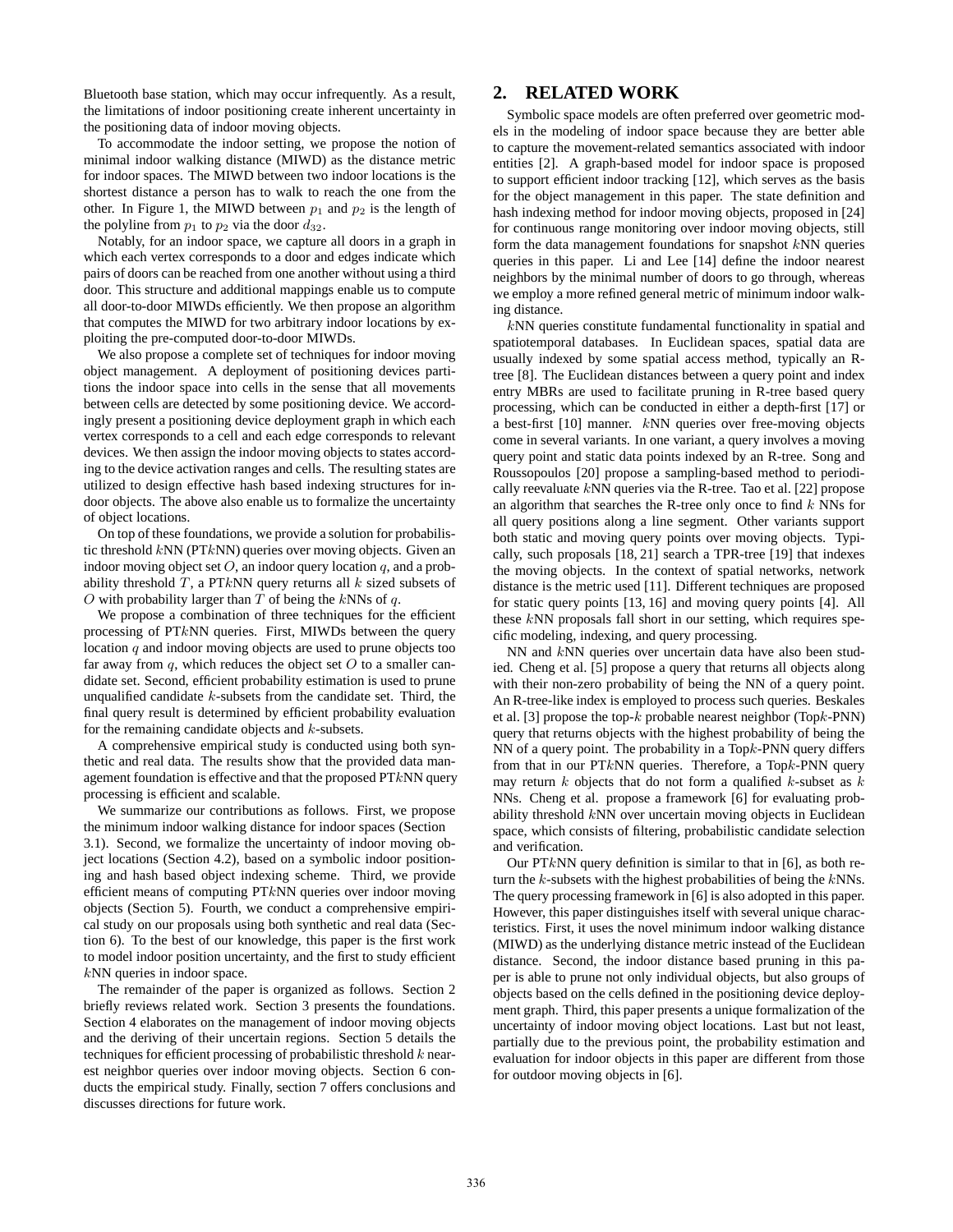# **3. INDOOR SPACE MODELING AND PO-SITIONING**

A simplified plan of the first floor of the computer science department at Aalborg university is shown in Figure 1. The numbers are labels for rooms, hallways, and staircases. The building is divided into three clusters, each with its own hallway and rooms, that are connected by a common hallway, labeled 40. Objects can reach other floors via a staircase, labeled 50, or leave the building through the main entrance, labeled 0. For simplicity, we regard the hallways and staircases as rooms. For example, we use "room 10" for "hallway 10." Each room may have several doors, which are labeled as  $d_i$ . The connections between different clusters are also treated as a virtual door, e.g.  $d_1$ ,  $d_2$  and  $d_3$ .

Section 3.1 details our proposal of the minimal indoor walking distance. Sections 3.2 and 3.3 offers background information on indoor positioning, details of which can be found elsewhere [12]. Important notation is listed in Table 1.

| <b>Symbol</b>        | <b>Meaning</b>                                      |
|----------------------|-----------------------------------------------------|
| p, q                 | Indoor positions                                    |
| $\Sigma_{rooms}$     | The set of rooms                                    |
| $\Sigma_{doors}$     | The set of doors                                    |
| $d_{MIW}(p,q)$       | Minimal indoor walking distance between $p$ and $q$ |
|                      | The set of indoor moving objects                    |
| $o, o_i$             | Indoor moving objects                               |
| $o.V_{max}$          | $o$ 's maximum speed                                |
| UR(o,t)              | $o$ 's uncertain region at time $t$                 |
| $C_{MSC}(o, dev, t)$ | $o$ 's maximum-speed constrained circle at time $t$ |

#### **Table 1: Notation**

#### **3.1 Minimal Indoor Walking Distance**

As pointed in Section 1, the predominant Euclidean and network distances do not work well in indoor spaces. We therefore propose a new notion of *Minimal Indoor Walking Distance (MIWD)* for use as the distance metric in indoor spaces. For two positions  $p$  and q, this distance is given as  $d_{MIW}(p, q)$ . To facilitate computing minimal indoor walking distances, we need two mappings.

The set  $\Sigma_{rooms}$  contains all the rooms in the floor plan; and the set  $\Sigma_{doors}$  contains all the doors in the indoor space. The mapping *Rooms* determines the room of an indoor position.

$$
Rooms: positions \rightarrow \Sigma_{rooms}
$$

Each door connects two adjacent rooms in the sense that one can move from one room to the other through the door. The mapping *Doors* maps a room to the doors that connect the room to an adjacent room.

$$
Doors: \Sigma_{rooms} \rightarrow 2^{\Sigma_{ doors}}.
$$

In Figure 1,  $Rooms(p_1)$  returns room 32, and  $Doors(room 12)$ returns the set  $\{d_{12}, d_{15}\}.$ 

If  $p$  and  $q$  are in the same room, the intra-room obstructed distance [25] between the two, termed as  $d_o(p,q)$ , is first calculated. If no obstacles are present between p and q,  $d_o(p, q)$  is equal to the Euclidean distance between the two. In Figure 1, positions  $p_2$  and  $p_3$  are both in room 30, and the line segment between them is fully in room 30. Therefore, the obstructed distance  $d_o(p_2, p_3)$  between them is exactly  $|p_2p_3|^1$ .

Next, consider the indoor positions  $p_4$  and  $p_5$  in Figure 1. The line segment from  $p_4$  to  $p_5$  intersects room 23, which means that no object can move from  $p_4$  to  $p_5$  according to a straight line segment. In such cases, the obstructed distance accounts for the obstacles. In particular, the object needs to go from  $p_4$  to the corner c of room 23 and then to  $p_5$ . Thus,  $d_o(p_4)$ ,  $p_5$ ) equals  $|p_4c| + |cp_5|$ . It is noteworthy that  $d_o(p,q)$  for p and q in the



**Figure 2: Example**

same room may not be the true  $d_{MIW}(p, q)$ , as passing through other room(s) may result in shorter distance(s). For example, in Figure 2, the obstructed distance  $d_o(p_8, q_9) = |p_8c_1| + |c_1c_2| +$  $|c_2p_9|$  is longer than the true MIWD  $|p_8d_{16}| + |d_{16}d_{17}| + |d_{17}p_9|$ . Such a MIWD distance is obtained by regarding  $p$  and  $q$  as locations in different rooms, as to be deliberated next.

If two indoor positions are in different rooms, the minimal indoor walking distance should take into account the doors connecting the rooms. In Figure 1, point  $p_1$  and point  $p_2$  is in room 32 and room 30, respectively. The only connection between the two rooms is the door  $d_{32}$ . Therefore,  $d_{MIN}(p_1, p_2) = |p_1d_{32}| + |d_{32}p_2|$ .

In a more complicated situation, there may exist several paths (that go through different rooms and doors) from  $p$  to  $q$ . The correct  $d_{MIN}(p,q)$  is then the distance of the shortest such paths. For example, point  $p_6$  and point  $p_7$  are located in room 12 and room 10, respectively, and more than one path between them exists. To reach  $p_7$  from  $p_6$ , one can go either directly through door  $d_{12}$ , resulting in a distance  $|p_6d_{12}| + |d_{12}p_7|$ , or through door  $d_{15}$  followed by  $d_{13}$ , resulting in a distance  $|p_6d_{15}| + |d_{15}d_{13}| + |d_{13}p_7|$ . In this example,  $d_{MIW}(p_6, p_7) = |p_6d_{12}| + |d_{12}p_7|$ .

In order to compute  $d_{MIW}(p,q)$  for any location of p and q, we need the ability to retrieve the connecting doors between two rooms. For that purpose, we define the *Doors Graph*, in which each vertex corresponds to a specific door in the indoor space. Based on the *Doors* mapping, if two doors belong to the same room, the two corresponding vertices are connected as an edge. Formally, the *Doors Graph* is defined as a weighted graph  $G_d$  =  $\langle D, E, \ell_{weight} \rangle$ , where:

- (1)  $D = \sum_{doors}$  is the set of vertices.
- (2) E is the set of edges. An edge  $\{d_i, d_j\}$  exists if a room rm exists in  $\Sigma_{rooms}$  such that  $\{d_i, d_j\} \subseteq Doors(rm)$ .
- (3)  $\ell_{weight}$ :  $E \rightarrow \mathcal{R}$  assigns to an edge the obstructed distance between the two doors represented by the edge:  $\ell_{weight}$  $({d_i, d_j}) = d_o(d_i, d_j).$

Due to complex indoor topology, a pair of doors together may belong to different rooms. Consequently, to get from one door to the other without leaving a single room, one may have different rooms to choose from. In such cases, the shortest intra-room distance is assigned to the corresponding edge as the weight. For example, in Figure 2, the weight of edge  $\{d_{16}, d_{17}\}$  is assigned as the obstructed distance in room 14, i.e.  $d_o(d_{16}, d_{17}) = |d_{16}d_{17}|;$ but not the obstructed distance in room 10 which is  $d_0(d_{16}, d_{17}) =$  $|d_{16}c_1| + |c_1c_2| + |c_2d_{17}|.$ 

The doors graph corresponding to Figure 1 are shown in Figure 3. Based on this graph, all door-to-door shortest path distances can be computed and recorded in a hash table D2D:

$$
D2D: \{(d_p, d_q)\} \to \mathcal{R} \ , \ d_p, d_q \in \Sigma_{doors}.
$$

 $\vert p_i p_j \vert$  denotes the Euclidean distance between positions  $p_i$  and  $p_j$ .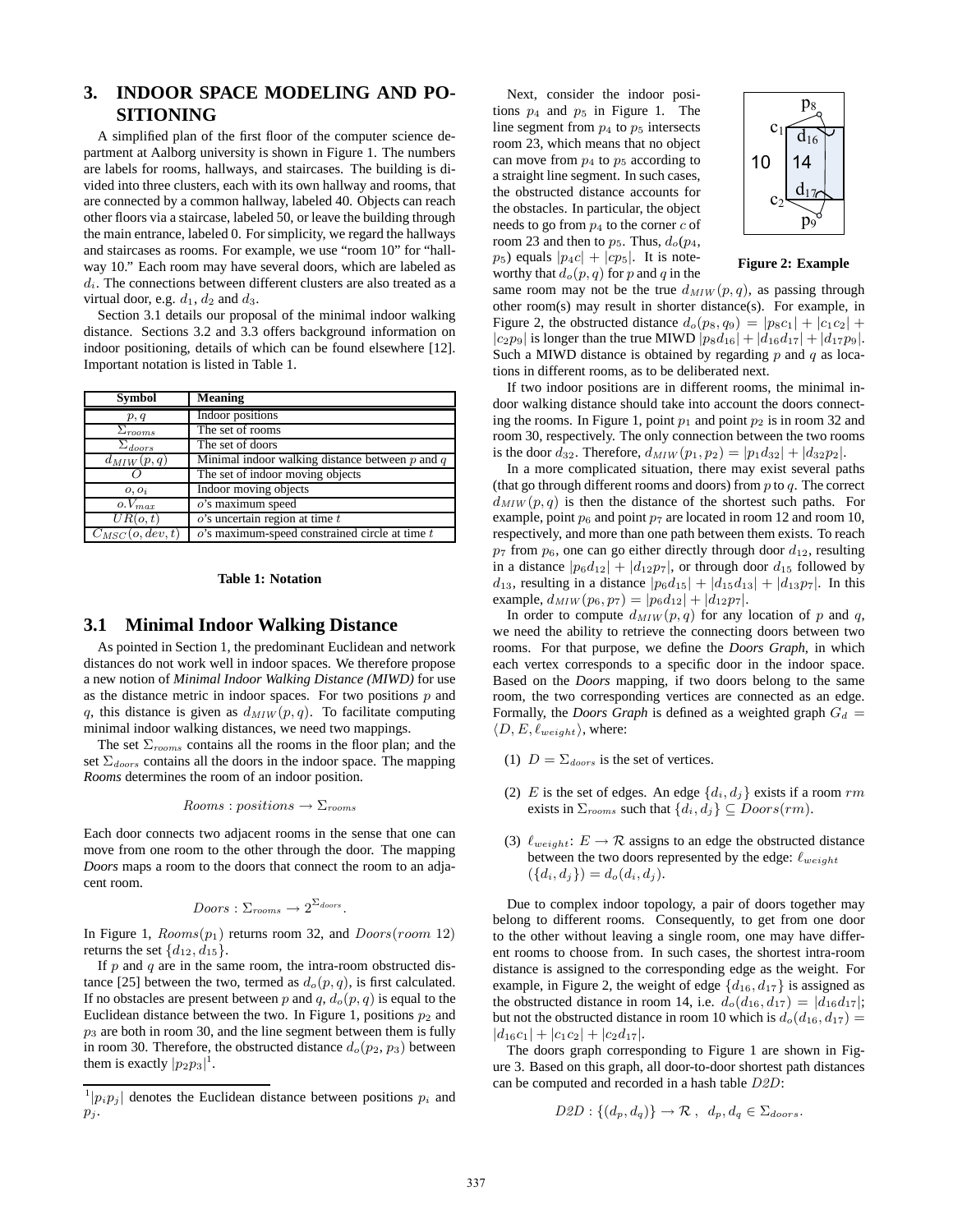

**Figure 3: Doors Graph**

Consequently, for two positions  $p$  and  $q$  located in different rooms,  $d_{MIN}(d_p, d_q)$  is the minimum sum  $d_o(p, d_p) + D2D(d_p, d_q) + D2D(d_p, d_q)$  $d_o(d_q, q)$  where  $d_p$  ranges over all doors of room p and  $d_q$  ranges over all doors of room q.

To summarize,  $d_{MIW}(p,q)$  is computed by Algorithm 1.

| <b>Algorithm 1</b> $d_{MIW}$ (Position p, Position q)                   |  |  |
|-------------------------------------------------------------------------|--|--|
| 1: if $Rooms(p)=Rooms(q)$ then                                          |  |  |
| 2: $minDist \leftarrow d_o(p, q)$ ;                                     |  |  |
| $3:$ else                                                               |  |  |
| 4: $minDist \leftarrow +\infty$                                         |  |  |
| 5: for each door $d_p$ in $D$ <i>oors</i> ( $R$ <i>ooms</i> ( $p$ )) do |  |  |
| 6:<br>for each door $d_q \neq d_p$ in $Doors(Rooms(q))$ do              |  |  |
| 7:<br>$l \leftarrow d_o(p, d_p) + d_o(d_q, q) + D2D(d_p, d_q)$          |  |  |
| 8:<br>if $l < minDist$ then                                             |  |  |
| 9:<br>$minDist \leftarrow l$ :                                          |  |  |
| 10: return $minDist$ ;                                                  |  |  |

We note that, it is possible to adapt this notion of distance to accommodate other semantics. For example, a person might prefer a longer indoor path that, however, passes as few doors as possible. To support this, we only need to assign a uniform edge weight of 1 to each edge in the doors graph.

### **3.2 Symbolic Indoor Positioning**

We assume the use of presence, or proximity-based, sensing technologies such as RFID or Bluetooth. We do not consider signal strength [1], as the activation ranges of RFID readers in our setting are relatively small (tens of centimeters to a few meters [23]).

These technologies employ proximity analysis [9], which determines when an object is within the activation range of a device. Each device detects and reports the observed objects at a relatively high sampling rate. A reading (*deviceID*, *objectID*, *t*) states that object *objectID* is detected by device *deviceID* at time  $t$ .

A positioning device deployment is shown in Figure 1, where the numbered red circles indicate the locations and activation ranges of devices. For positioning devices with overlapping ranges, we treat the intersection as the activation range of a new, virtual positioning device. For example, the intersection of  $device_1$  and  $device_{1'}$  is assigned to a virtual device  $device_{1'1}$ . An object seen by  $device_1$ , but not  $device_{1'}$ , is then in the non-intersecting part of the range of device<sub>1</sub>. Different from overlapping devices here, so-called paired devices (covered in Section 3.3) are used to detect movement direction, e.g., the entry/exit a room.

For each object, only its first and last appearances in a device's range are of interest. We thus introduce a pre-processing module in-between the sensing devices and our object management module that continuously (according to the sampling unit  $T_s$ ) re-



**Figure 4: Positioning Device Deployment**

ceives readings from all positioning devices and outputs records in of form (deviceID, objectID, t, flag), where  $flag = ENTER$ indicates that the object is entering the device's activation range, and  $flag = LEAVE$  indicates the object is leaving the range. The deviceID can be a virtual device. Unless explicitly stated otherwise, this applies to all *deviceIDs* in the rest of the paper. Due to space limitations, we omit the details of the pre-processing module.

### **3.3 Positioning Device Deployment Graph**

In a deployment of a set of positioning devices, we differentiate between two types of devices.

*Partitioning devices* partition the indoor space into cells in the sense that an object cannot move from one cell to another without being observed. An example is a device deployed by the single door of a room. There are two options for partitioning devices. First, *undirected partitioning devices* (*UP*) cannot detect movement directions between cells. For example,  $device_{21}$  cannot tell whether an observed object enters or leaves cell  $c_{21}$ . Note that  $device_1$ , device1′ , and device1′<sup>1</sup> are also undirected. Second, *directed partitioning devices* (*DP*) consist of entry/exit pairs of sensor that enables the movement direction of an object to be inferred by the reading sequence, e.g.,  $device_{11}$  and  $device_{11'}$  in Figure 4.

Next, *presence devices* (*PR*) simply sense the presences of objects in their range, but do not contribute to the space partitioning. These are exemplified by  $device_{10}$  in Figure 4.

To facilitate query processing, three mappings are defined. A *Devices* mapping structure maintains the activation range, intersecting room, and type of each positioning device:

$$
Devices: \ \Sigma_{devices} \to \{(AR, \Sigma_{rooms}, TYPE)\}.
$$

Here,  $\Sigma_{devices}$  is the set of all devices; AR is the set of activation ranges (usually a range is a circular region);  $\Sigma_{\text{rooms}}$  captures the set of rooms that intersect with AR; and  $TYPE = \{UP, DP, PR\}$ is the set of device types.

In the PA2D mapping, each device dev is mapped to the door that is covered by its activation range:

$$
PA2D : \Sigma_{devices} \rightarrow \Sigma_{doors}.
$$

For example,  $device_{12}$  in Figure 4 is mapped to door  $d_{12}$ .

For each presence device dev, the distances from its location to all the doors of the room in which it is deployed are recorded into the PR2D hash table:

$$
PR2D: \{(dev, d)\} \to \mathcal{R}, dev \in \Sigma_{devices}, d \in \Sigma_{doors}.
$$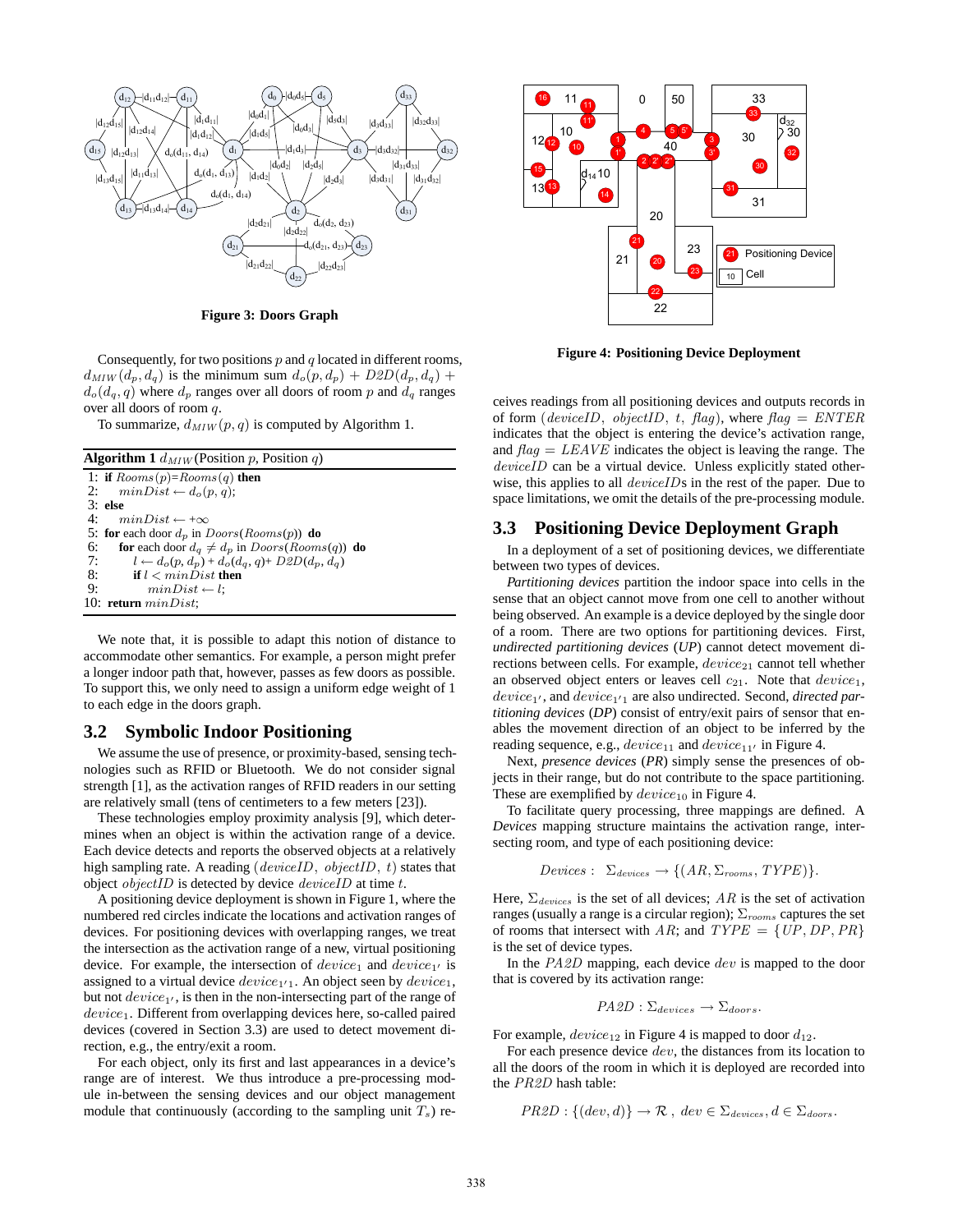For example, presence device  $device_{10}$  is deployed in room 10 in Figure 4, and the distance from its location of  $device_{10}$  to doors  $d_1, d_{11}, d_{12}, d_{13}$ , and  $d_{14}$  (see Figure 1) are recorded in PR2D.

Finally, to facilitate the tracking and querying of moving objects, a deployment graph is created based on the topological relationship of the floor plan and the positioning device deployment. Formally, a deployment graph is a labeled graph  $G = \langle C, E, \Sigma_{devices}, \ell_E \rangle$ , where:

- (1)  $C$  is the vertex set. Each vertex corresponds to a cell.
- (2)  $E$  is the edge set consisting of unordered pairs of vertices. An edge indicates that its two cells are connected.
- (3)  $\ell_E: E \to 2^{\Sigma_{devices}}$  assigns a set of positioning devices to an edge. Specifically, a non-loop edge is labeled by the partitioning device(s) partitioning the two cells, and a loop edge captures the presence devices in a cell.

Using an existing deployment graph construction algorithm [12], the deployment graph corresponding to Figure 4 is shown in Figure 5, where label  $D_i$  indicates a positioning device  $device_i$ .



**Figure 5: Positioning Device Deployment Graph**

Each cell created by a device deployment corresponds to one or more rooms in the floor plan. For example, cell  $c_{10}$  corresponds to rooms 14 and 10 because an object can go from room 14 to room 10 without being observed by a positioning device. Similarly, cell  $c_{30}$ corresponds to rooms 32 and 30. The following *Cells* mapping maintains the corresponding relationship.

$$
Cells: C \to 2^{\Sigma_{rooms}}.
$$

Also, a room or a long hallway may be divided into cells by a deployment of partitioning devices. The resulting divisions can be regarded as virtual doors, which should then be reflected in the *Doors* graph and the D2D mapping.

The rooms in a floor plan partition the floor plan in a way independent of a particular deployment of positioning devices. In contrast, a cell partitioning is caused by a deployment of positioning devices. The extent of a cell is the union of the extents of the rooms that make up the cell, excluding the ranges of intersecting devices. In the running example, cell  $c_{10}$  is the union of rooms 10 and 14 excluding the activation ranges of  $device<sub>1</sub>$ ,  $device_{1'}$ ,  $device_{1'1}$   $device_{10}$ ,  $device_{11'}$ ,  $device_{12}$ , and  $device_{13}$ . Thus an indoor space is partitioned into activation ranges and cells.

# **4. UNCERTAINTY OF INDOOR MOVING OBJECTS**

Section 4.1 categorizes indoor moving objects according to their positions, and it indexes them using hashing structures. A preliminary version of this can be found elsewhere [24]. We include it here to render the presentation self-contained. Section 4.2 derives the uncertain region that an indoor moving object can belong to at a given time.

# **4.1 Management of Indoor Moving Objects**

Given a deployment of indoor positioning devices, an indoor space is partitioned into an *active subspace* and an *inactive subspace*. The active subspace is the union of the activation ranges of all positioning devices, and it usually consists of disconnected sub-regions. The inactive subspace is the part of space that is not covered by any positioning device.

If an object is in the active space, it must be in some device's activation range. With the Devices mapping (see Section 3.3), we are able to directly determine the object's whereabouts. If an object is in the inactive space, additional processing and information is needed to infer its possible locations.

Thus, an object is *active* or *inactive*, depending on its subspace membership. Inactive objects may be in a *deterministic state* and a *nondeterministic state*. The deterministic state indicates that an object's current location is guaranteed to be in only one specific cell (as defined in Section 3.3), and the nondeterministic state indicates that the object's current location may be in one of several cells.

More specifically, if a moving object leaves (the activation range of) a presence device d, it must be still in the cell  $G.\ell_E^{-1}(d)$  before it is again detected  $2$ . Therefore, its state changes from active to deterministic. In Figures 4 and 5, if an object leaves  $device_{10}$ , it must enter  $c_{10}$ . If an object leaves a directed partitioning device, the cell the object is entering can be determined from the reading sequence. Therefore, its state also changes from active to deterministic. In the running example, if an object is seen at  $device_{11'}$  and then  $device_{11}$ , it must enter  $c_{11}$ .

In contrast, if an object leaves a undirected partitioning device, the object can be in any of the cell in  $G.\ell_E^{-1}(d)$ . Therefore, its state changes from active to nondeterministic. In the running example, if a moving object leaves  $device_{12}$ , it can be in either  $c_{10}$  or  $c_{12}$ .

On the other hand, if a moving object enters (the activation range of) any positioning device, its state changes from inactive (deterministic or nondeterministic) to active.

The resulting state transition diagram is shown in Figure 6. Based on it, we employ an indexing scheme that utilizes several hash tables. Let O be the set of all the moving objects in the indoor space. For positioning devices, a *Device Hash Table (DHT)* is created that maps a given positioning device to the set of active objects in the device's activation range:  $DHT : \Sigma_{devices} \rightarrow 2^O$ .



**Figure 6: Moving Object State Transition Diagram**

<sup>&</sup>lt;sup>2</sup> $G.\ell_E^{-1}$  is the reverse function of  $G.\ell_E$  introduced in Section 3.3. For simplicity, we use  $G.\ell_E^{-1}(d)$  to denote  $G.\ell_E^{-1}(D)$ , where  $D \subseteq$  $\Sigma_{devices}$ . Specifically,  $D = \{d\}$  if d is a non-overlapping UP device or the only PR in a cell;  $\ddot{D}$  is the set of overlapping UP devices if  $d$  is one of them;  $D$  is the set of two DP devices if  $d$  is one of them; otherwise,  $D$  is the set of all PR devices in the same cell as  $d$ . Note that for an arbitrary device  $d$ , the corresponding set  $D$  is unique.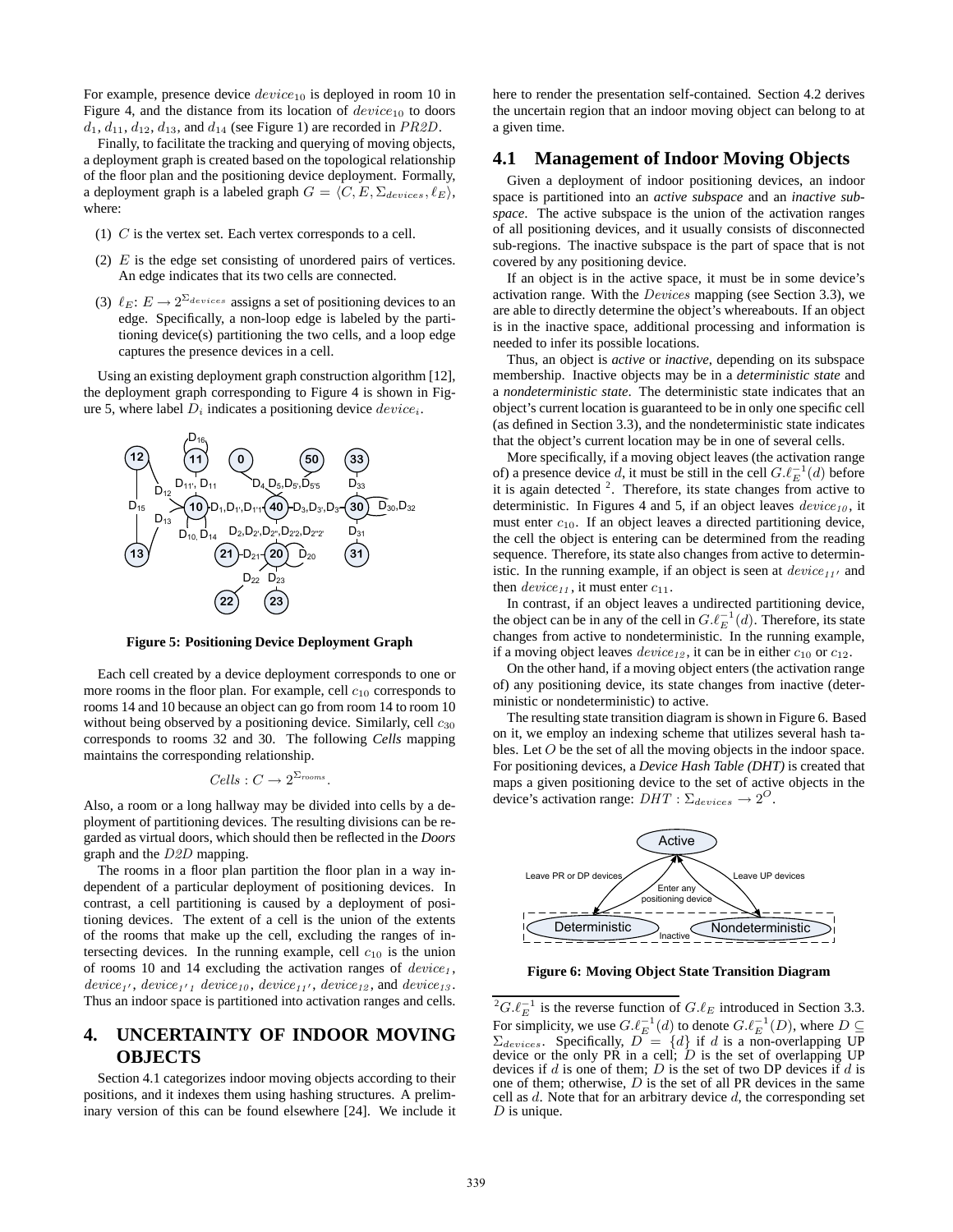Two hash tables are maintained for the cells. A *Cell Deterministic Hash Table (CDHT)* maps a cell to the set of deterministic objects in it:  $\mathit{CDHT} : C \rightarrow 2^O.$  Next, a *Cell Nondeterministic Hash Table (CNHT)* maps a cell to the set of nondeterministic objects in it:  $\text{CNHT}: C \rightarrow 2^O$ .

In addition, the *Object Hash Table (OHT)* and *Object Leave Hash Table (OLHT)* are maintained for all objects. OHT maps an object identifier to the corresponding object state tuple: OHT :  $O \rightarrow \{(STATE, t, IDEt)\}.$  Here *STATE* denotes the object's current state;  $t$  is the start timestamp of the state; IDSet is a set of cell identifiers or a set of device identifiers, indicating where the object can currently be. If the object's state is active, IDSet is a singleton set of the corresponding device identifier. If the state is deterministic, IDSet is a singleton set of the corresponding cell identifier. If the state is nondeterministic, IDSet is a set of identifiers of all the cells in which the object can currently be.

OLHT maps an object identifier to its last LEAVE observation, which is designed to facilitate the uncertainty region determination (to be discussed in detail in Section 4.2):  $OLHT : O \rightarrow$  $\{(deviceID, t)\}.$ 

These hash tables need updating whenever there is a new output from the pre-processing module. The update algorithm, described in Algorithm 2, handles a record received from the pre-processing module according to its *flag* value.

**Algorithm 2 UpdateHashTables**(Pre-processing output S, DeploymentGraph G)

```
1: IDSet sSet \leftarrow \emptyset:
2: if Sflag = ENTER then<br>3: SSet \leftarrow OHTIS, objec
 3: sSet \leftarrow \text{OHT}[S.\text{objectID}].IDSet;<br>4: if \text{OHT}[S.\text{objectID}].STATE = Ac4: if OHT[S.objectID]. STATE = Active then<br>5: for the single element c in sSet do
            for the single element c in sSet do
 6: Delete S.objectID from DHT[c];<br>7: else if OHT[S.objectID].STATE = L7: else if OHT[S.objectID]. STATE = Deterministic then<br>8: for the single element c in sSet do
8: for the single element c in sSet do<br>9: Delete S. objectID from CDH1
9: Delete \overline{S}.objectID from CDHT[c];<br>10: else
         10: else
11: for each element c in sSet do<br>12: Delete S.objectID from C
                 Delete S.objectID from CNHT[c];
13: Add S.objectID to DHT[S.deviceID];
14: OHT[S.objectID] \leftarrow (Active, S.t, \{S. deviceID\});15: else
16: Delete S.objectID from DHT[S.deviceID];
17: sSet \leftarrow G.\ell_E^{-1}(S.deviceID);18: if Devices(\overrightarrow{S}.deviceID). TYPE = UP then
19: OHT[S.objectID] \leftarrow (Nondeterministic, S.t, sSet);20: for each element c in sSet do<br>21: Add S.objectID to CNH'
21: Add S.objectID to CNHT[c];
22: else
23: OHT[S.objectID] \leftarrow (Deterministic, S.t, sSet);<br>24: for the single element c in sSet do
             for the single element c in sSet do
25: Add S.objectID to CDHT[c];<br>26: OLHT[S.objectID] \leftarrow (S. deviceI]OLHT[S. objectID] \leftarrow (S. deviceID, S.t);
```
For an ENTER record, if the object's previous state is active, it is deleted from the corresponding device's  $DHT$  (lines 4–6). If its previous state is deterministic, it is deleted from the corresponding cell's CDHT (lines 7–9). Otherwise, its previous state is nondeterministic, and it is deleted from all corresponding cells' CNHTs (lines 10–12). After the deletion, the object is added into the  $DHT$ of the current device, and its state is updated accordingly (lines 13– 14).

For a LEAVE record, the object is deleted from the corresponding device's DHT (lines 15–16). The possible cells are determined by the function  $G.\ell_E^{-1}$  (lines 17). If the object leaves an UP device, its state is set to nondeterministic, and the object is added into all the corresponding cells' CNHTs (lines 18–21). If the object leaves a DP or PR device, its state is set to deterministic, and the object is added into the corresponding cell's CDHT (lines 22–25). At last, the corresponding entry in *OLHT* is updated (line 26).

# **4.2 Deriving Uncertain Regions for Indoor Moving Objects**

We capture the *Uncertainty Region (UR)* of an indoor object at the time a query is issued. As for outdoor moving objects [5], the uncertainty region of an indoor object  $o$  at time  $t$ , denoted by  $UR(o, t)$ , is a region such that o must be in this region at time t.

In general terms, the location of an object  $o_i$  can be modeled as a random variable with a probability density function  $f_{o_i}(x, y, t)$ that has non-zero values only in  $o_i$ 's uncertainty region  $UR(o_i, t)$ and for which  $\int_{UR(o_i,t)} f_{o_i}(x, y, t) dx dy = 1.$ 

Indoor objects have more constraints on their movements than have free-moving outdoor objects. For example, if an object's destination is not in its current room, the object must pass through one or more doors to reach its destination. Because they do not capture the indoor topologies and the associated constraints and obstacles, uncertainty models [15] for outdoor objects do not apply well in our indoor setting.

We thus proceed to present an uncertainty model designed for indoor moving objects. In the following discussion, we assume that an object has the same probability to be located anywhere inside its uncertainty region. That is, the probability is distributed uniformly in the object's uncertainty region:

$$
f_{o_i}(x, y, t) = \frac{1}{Area(UR(o_i, t))}, (x, y) \in UR(o_i, t).
$$

According to the analysis on the states of indoor moving objects in Section 4.1, the uncertainty regions of indoor moving objects can be characterized as follows. The uncertainty region of an active object is the activation range of the corresponding device, and the uncertainty region of an inactive object is the cell or cells that the object can belong to.

If the object's maximum speed  $V_{max}$  is given, its uncertainty region can be captured at a finer granularity. The uncertainty region of a deterministic object is refined as the intersection between the object's cell and its *maximum-speed constrained circle*. For a nondeterministic object, the region is the union of the intersection between each cell and the circle.

Let the last  $LEAVE$  observation of object  $o$  be from device  $dev$ at time  $t$  and let the time duration from  $t$  to the current time be  $\Delta t = t_{now}-t$ . Assuming that the object *o* moves in a straight line, the longest possible distance  $o$  can move away from the boundary of dev's activation range is  $o.V_{max} \cdot \Delta t$ . Formally, the maximumspeed constrained circle  $C_{MSC}(o, dev, t)$  of o is defined as the circle centered at dev's deployment location and with radius  $o.V_{max}$ .  $\Delta t$  plus the radius of dev's activation range. We also exclude the activation range of dev from the circle.

Consider Figure 7 and assume that object o left  $device_{16}$  at time t. Its maximum-speed constrained circle  $C_{MSC}(o, device_{16}, t)$  is then indicated by  $R_1$  in the figure. Since  $device_{16}$  is a presence device, after leaving  $device_{16}$  the inactive object  $o$  must be in the cell  $c_{11}$  (according to  $G.\ell_E^{-1}(device_{16})$ ). Due to the two constraints, object  $o$ 's uncertainty region is the intersection of cell  $c_{11}$  and circle  $R_1$ , i.e., the shaded region in the top-left part of Figure 7.

If the cell where the deterministic object resides has more than one room, e.g., the cell  $c_{10}$  contains room 10 and room 14, the determination of uncertainty region is more complicated. Suppose object o left  $device_{10}$  at timestamp t. According to  $G.\ell_E^{-1}(device_{10})$ ,  $o$  should be in cell  $c_{10}$  after leaving  $device_{10}$ . From the *Devices*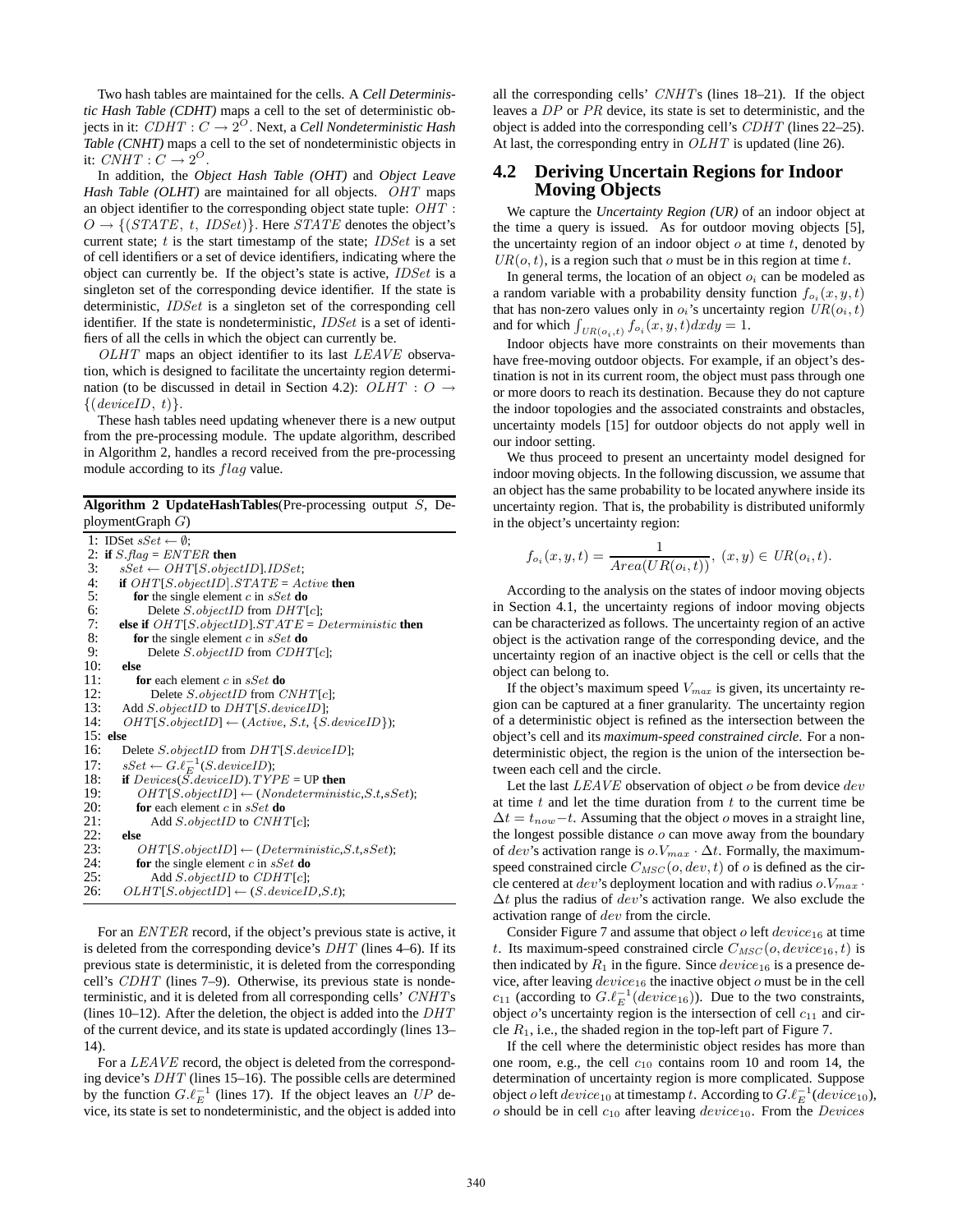

**Figure 7: Uncertainty Model for Inactive Objects**

and  $PR2D$  mappings, we can figure out that the  $device_{10}$  resides in room 10, and the distance from  $device_{10}$  to the door  $d_{14}$  is l. If the maximum speed constraint does not guarantee that  $o$  can have gone through the door  $d_{14}$ , i.e.  $o.V_{max} \cdot (t_{now} - t) < l$ , the object  $\sigma$  must be in the room 10. Thus, the uncertainty region is the intersection between room 10 and  $C_{MSC}(o, device_{10}, t)$ , which is indicated by  $R_2$  to the left of Figure 7.

On the other hand, referring to the right part of Figure 7, if  $o.V_{max} \cdot (t_{now} - t) \ge l$ , the object o may have entered room 14. Its uncertainty region therefore contains two parts: the intersection between room 10 and  $C_{MSC}(o, device_{10}, t)$  (indicated by  $R_3$ ); the intersection between room 14 and the circle with door  $d_{14}$  as the center and  $R_4 = o.V_{max} \cdot (t_{now} - t - l/o.V_{max})$  as the radius.

The uncertainty region of an active object can be also refined as the intersection of the activation range of the corresponding device and the object's maximum-speed constrained circle. Using the running example, suppose object o left  $device_{10}$  at time t and that o is then observed by  $device_{12}$ . The uncertainty region of  $o$  is the intersection of the activation range of  $device_{12}$  and  $C_{MSC}(o, device_{10},$ t), which is shown within the activation range of  $device_{12}$  in Figure 7.

Algorithm 3 computes the uncertainty region of an object  $o$  at the current time  $t_{now}$ . Note that o's last LEAVE observation can be obtained from hash table OLHT, from which the corresponding device  $dev$  and timestamp t are also found (lines 4–5). If object  $o$  is an active object, the activation range re of the corresponding device is obtained from the  $Devices$  mapping. Then  $o's$  uncertainty region is the intersection of re and the maximum-speed constrained circle  $C_{MSC}(o, dev, t)$  (lines 6–8).

Otherwise, the possible cells in which the object may reside are determined from the deployment graph (line 10). For each possible cell, all its corresponding rooms are determined from the Cells mapping (line 11). For each possible room  $rm$ , if the device  $dev$ is deployed in it,  $o$ 's uncertainty region is the intersection of the room and  $C_{MSC}(o, dev, t)$  (lines 12–13). If not, the door d between room  $rm$  and the room in which the device  $dev$  is deployed is determined. The distance  $f$  from the device  $dev$  to the door  $d$ is computed from PR2D or D2D according to device dev's type. The uncertainty region is the intersection of room  $rm$  and the circle with  $d$  as center and  $radius$  as radius (lines 14–22).

# **5. PT** K**NN QUERY PROCESSING**

#### **5.1 Definition and Overview**

The query under consideration is defined as follows.

DEFINITION 1. *(Indoor Probabilistic Threshold* k*NN Query) Given a set of indoor moving objects*  $O = \{o_1, o_2, ..., o_n\}$  *and a* 

#### **Algorithm 3 UR**(Object o, DeploymentGraph G)

*threshold value*  $T \in (0, 1]$ *, a PTkNN query issued at time t with query location q returns a result set*  $\mathbf{R} = \{A \mid A \subseteq O \land |A| = k \land \}$  $prob(A) > T$ *}, where*  $prob(A)$  *is the probability that* A *contains the* k *nearest neighbors of the query location* q *at time* t*.*

The definition of  $prob(A)$  will be formalized in Section 5.3. Consider the four moving objects in Figure 8. Object  $o_1$  is being observed by  $device_{21}$ , and its uncertainty region is the activation range of that device. Object  $o_2$ ,  $o_3$ , and  $o_4$  recently left  $device_{20}$ ,  $device_{2'}$ , and  $device_{33}$ , respectively. According to the discussion in Section 4.2, their uncertainty regions are captured by three maximum-speed constrained circles:  $C_{\text{MSC}}(o_2, device_{20}, t)$ ,  $C_{MSC}(o_3, device_{2'}, t)$ , and  $C_{MSC}(o_4, device_{33}, t)$ , shown as solid circles excluding any activation ranges in Figure 8.

Assuming a 2NN query issued at time  $t$  with locatic

$$
\quad \text{on } q, \begin{pmatrix} 4 \\ 2 \end{pmatrix} =
$$

6 2-subsets can be in the result set. When the number of moving objects in the indoor space increases, the number of  $k$ -subsets ( $A$  in Definition 1) in the result set  $\bf R$  will increase exponentially. Specif-

ically, there are n k  $\setminus$ possible  $k$ -subsets for a PT $k$ NN query over  $n$ 

objects. Accordingly, computing the probability  $prob(A)$  for each k-subset A will incur considerable computation cost and thus result in very slow query response.

We propose three techniques that speed up  $PTkNN$  query processing. First, minimum indoor walking distances between the query location and the (uncertainty regions of) objects are used to prune the objects too far away to be in any possible  $k$ -subset  $A$ (Section 5.2), which usually results in a much reduced object subset  $O' \subseteq O$ . Second, for all k-subsets of  $O'$ , cost-efficient probability estimates are used to prune the  $k$ -subsets whose probabilities definitely are lower than the specified threshold  $T$  (Section 5.3). Third, for each remaining k-subset A,  $prob(A)$  is evaluated efficiently, and A is added to **R** only if  $prob(A) > T$  (Section 5.4).

### **5.2 Indoor Distance Based Pruning**

The exact MIWD from a query location  $q$  to an object  $o_i$ , i.e.,  $d_{MIN}(q, o_i)$ , is not known because the location of  $o_i$  is described by an uncertainty region  $UR(o_i, t)$  at time t. Instead, we define the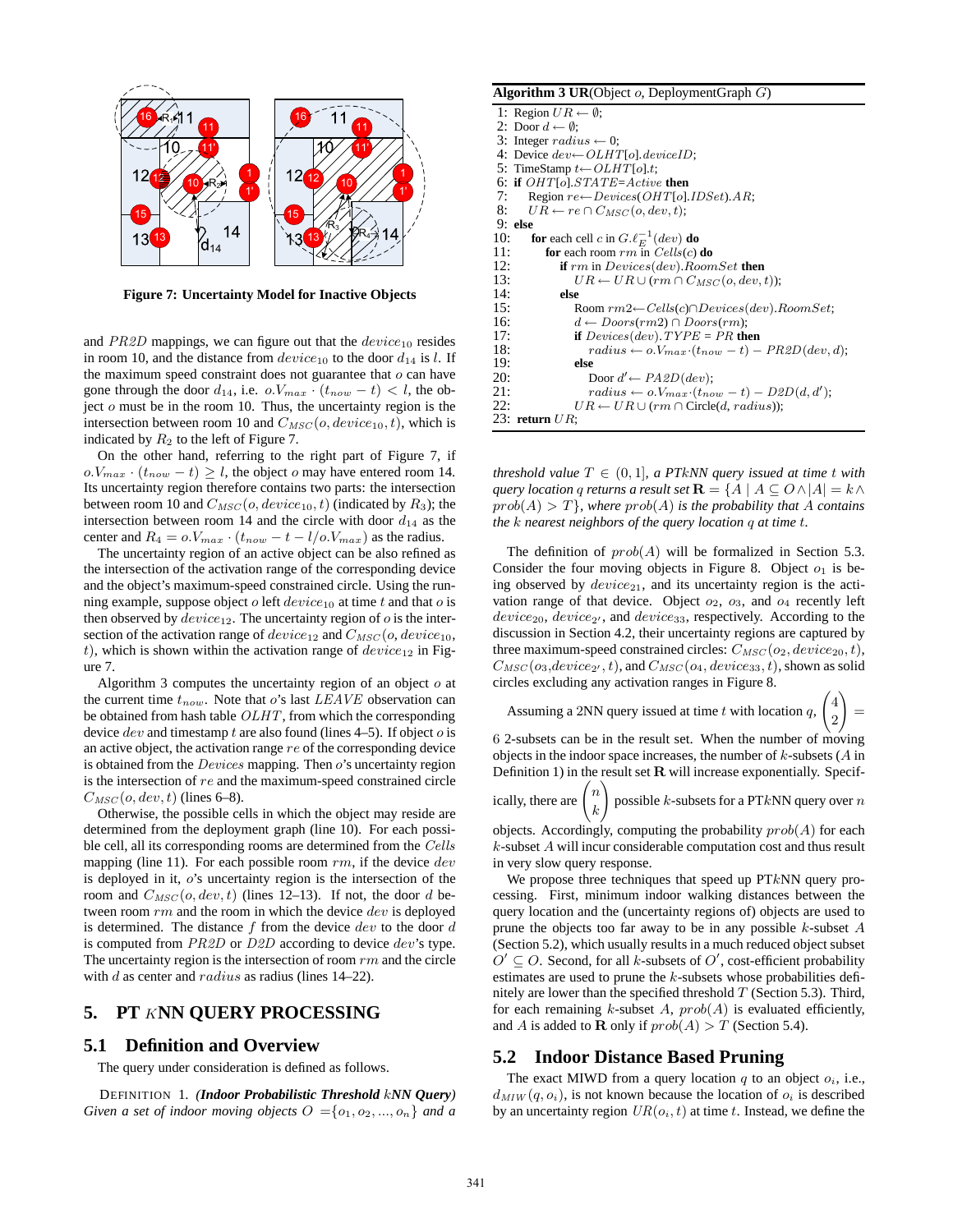

**Figure 8: Indoor kNN Query Processing**

minimum and maximum MIWD between q and  $o_i$ . Let  $s_i$  ( $l_i$ ) be the minimum (maximum) MIWD from  $q$  to the uncertainty region of  $o_i$ :

$$
s_i = \min_{p \in UR(o_i, t)} d_{MIW}(q, p), \quad l_i = \max_{p \in UR(o_i, t)} d_{MIW}(q, p).
$$

If the uncertainty region  $UR(o_i, t)$  is in the same room as the query location  $q$ ,  $s_i$  and  $l_i$  can be obtained based on the obstructed distance. If  $UR(o_i, t)$  is a circle,  $s_i$  and  $l_i$  can be determined by using the line passing the circle's center and the query location  $q$ (or the obstacle nearest to the center). For example, the minimum (maximum) distance from q to  $o_2$  is shown as  $s_2$  ( $l_2$ ) in Figure 8. If  $UR(o_i, t)$  is a polygon, all its sides and vertices need to be checked. As a special case, if the query location  $q$  is inside the uncertainty region,  $s_i$  is 0.

If the uncertainty region  $UR(o_i, t)$  is not in the same room as query location  $q$ , the doors connecting the different rooms need to be considered when computing the MIWD. For object  $o_4$  in Figure 8, doors  $d_2$  and  $d_3$  are considered. The  $s_i$  and  $l_i$  for the four objects are shown in Figure 8.

Let f be the k'th minimal one of all objects'  $l_i$ s. If  $s_i$  of object  $o_i$  is greater than f, object  $o_i$  has no chance to be in any k-subset of the result set  $\bf R$  because k objects exist that are definitely closer to q than  $o_i$ . This f value is called the  $k$ -bound [6].

Using the *k-bound*, some objects can be pruned early. Consider the 2NN query in Figure 8. The order among all  $l_i$ s is  $l_1 < l_2 <$  $l_3 < l_4$ , so  $f = l_2$ . As  $s_4 > f$ , object  $o_4$  can be pruned safely. This pruning yields a potentially much reduced candidate object set  $O'$  ( $\subseteq$  O) to be considered for the given PTkNN query.

Two important observations can be used to conduct distance based pruning even more efficiently. First, the *k-bound* can be calculated and updated dynamically during the distance based pruning. The initial  $k$ -bound  $f$  can be obtained as soon as  $k$  objects have been seen from  $O$ . When new objects from  $O$  are being processed,  $f$ helps prune unqualified objects, and whenever possible, f is updated to a smaller value for better subsequent pruning.

Second, we do not have to determine the exact uncertainty region and calculate the exact  $s_i$  ( $i_i$ ) for each object during distance based pruning. By taking advantage of the indoor space distance definition and object positioning (detailed in Section 3), we can reduce the computation cost.

This also allows us to prune objects together, based on the cells that result from the deployment of indoor positioning devices. The basic idea is this: Given a cell cell, if  $\min_{p \in \text{cell}} \{d_{MIW}(q, p)\}\$ is greater than the current *k-bound* f, all the objects currently in the cell can be safely pruned. In Figure 8, after processing objects  $o_1$ and  $o_2$ , the current *k-bound* f is  $l_2$ , and  $\min_{p \in c_{30}} \{d_{MIW}(q, p)\}$  =  $d_{MIW}(q, d_3)$  as door  $d_3$  is the only door to  $c_{30}$ . Since  $d_{MIW}(q, d_3)$  $> f$ , for any object  $o_i$  in  $c_{30}$  we have  $d_{MIW}(q, o_i) > f$ . Any such object  $o_i$  can be safely pruned without further processing. In this example, there is no need to compute the uncertainty region of  $o_4$ (or any other object in  $c_{30}$ ).

The distance-based pruning is described in Algorithm 4. First, the candidate object set  $O'$  and the k-bound f are initialized as empty and infinity, respectively (lines 1–2). A cell set seeds records the cells we have examined, which is initialized as empty (line 3). Also, a min-heap  $H\langle\langle d,v\rangle\rangle$  (line 4) gives priority to doors closer to the query location  $q$ , thus controlling the access order of relevant doors during the distance-based pruning. Note  $H$  enqueues the  $\langle d, d_{MIN}(d, q) \rangle$  pair for each involved door d (line 4 in Algorithm 5).

If the query location  $q$  is in a device  $dev$ 's activation range, the active objects in dev are added to the candidate set  $O'$ , and the corresponding cells obtained through  $G.\ell_E^{-1}(dev)$  are added to the cell set seeds (lines 5-7). For each cell c obtained, both deterministic and nondeterministic objects in c are added to  $O'$ , and function  $EnheapD oors$  (see Algorithm 5) is called to push all the doors in c onto the min-heap  $H$  (lines 7–8).

```
1: ObjectSet O' \leftarrow \emptyset;
```

```
2: Double f \leftarrow +\infty;
```

```
3: CellSet seeds←∅;
```
4: Initialize a min-heap  $H\langle\langle d, v \rangle\rangle$ ;

```
5: if q is in the activation range of a device dev then
```
- 6:  $Q' \leftarrow DHT[dev]$ ; seeds  $\leftarrow G.\ell_E^{-1}(dev)$ ;
- 7: **for** each cell *c* in seeds **do**<br>8:  $O' \leftarrow O' \cup CDHT[c] \cup$
- $O' \leftarrow O' \cup CDHT[c] \cup CNHT[c]$ ; EnheapDoors(H, c);
- 9: **else**
- 10: Room  $r \leftarrow Rooms(q);$ <br>11: Cell  $c \leftarrow Cells^{-1}(r);$
- 11: Cell  $c \leftarrow$  Cells<sup>-1</sup>(r);
- 
- 12:  $O' \leftarrow CDHT[c] \cup CNHT[c];$ <br>13: Add c into seeds; EnheapDoc Add c into seeds;  $EnheapDoor (H, c);$
- 14: **if**  $|O'| \geq k$  **then**
- 15:  $f \leftarrow Bound(O');$
- 16: **while** H is not empty **do**
- 17:  $e \leftarrow deheap(H);$
- 18: **if**  $e.v > f$  **then**<br>19: **hreak**:
- 19: **break**;
- 20: Set *e.d* as visited;<br>21:  $dev \leftarrow PA2D^{-1}$
- 21:  $dev \leftarrow PA2D^{-1}(e.d);$   $O' \leftarrow O' \cup DHT[dev];$
- 22: **for** each cell c in  $G.\ell_E^{-1}(dev)$  **do**

```
23: if c \notin seeds then<br>24: O' \leftarrow O' \cup CD
```

```
24: \overline{O'} \leftarrow O' \cup CDHT[c] \cup CNHT[c];<br>
25: for each dev in G.\ell_E(\lbrace c, c \rbrace) do
25: for each dev in G.\ell_E(\lbrace c, c \rbrace) do<br>26: if (PR2D(dev, d)+e.v) \leq f
```

```
26: if (PR2D(dev, d)+ev) \leq f then<br>27: O' \leftarrow O' \cup DHT[dev];
```

```
27: O' \leftarrow O' \cup DHT[dev];<br>28: Add c into seeds; Enheap D
```

```
28: Add c into seeds; EnheapDoor(H, c);<br>29: if |O'| > k then
```

```
29: if |O'| \geq k then
```

```
30: f \leftarrow Bound(O');
```
Otherwise,  $q$  is not in any activation range, and it must be in some cell c. Both the deterministic and nondeterministic objects in c are added to the candidate set  $O'$ . The cell c is added to the cell set seeds, and all its doors are pushed onto  $H$  by calling EnheapDoors (lines 10–13). Note that  $Cells^{-1}$  (line 11) is the reverse function of Cells, defined in Section 3.3, which maps a room  $r$  to the cell covering  $r$ .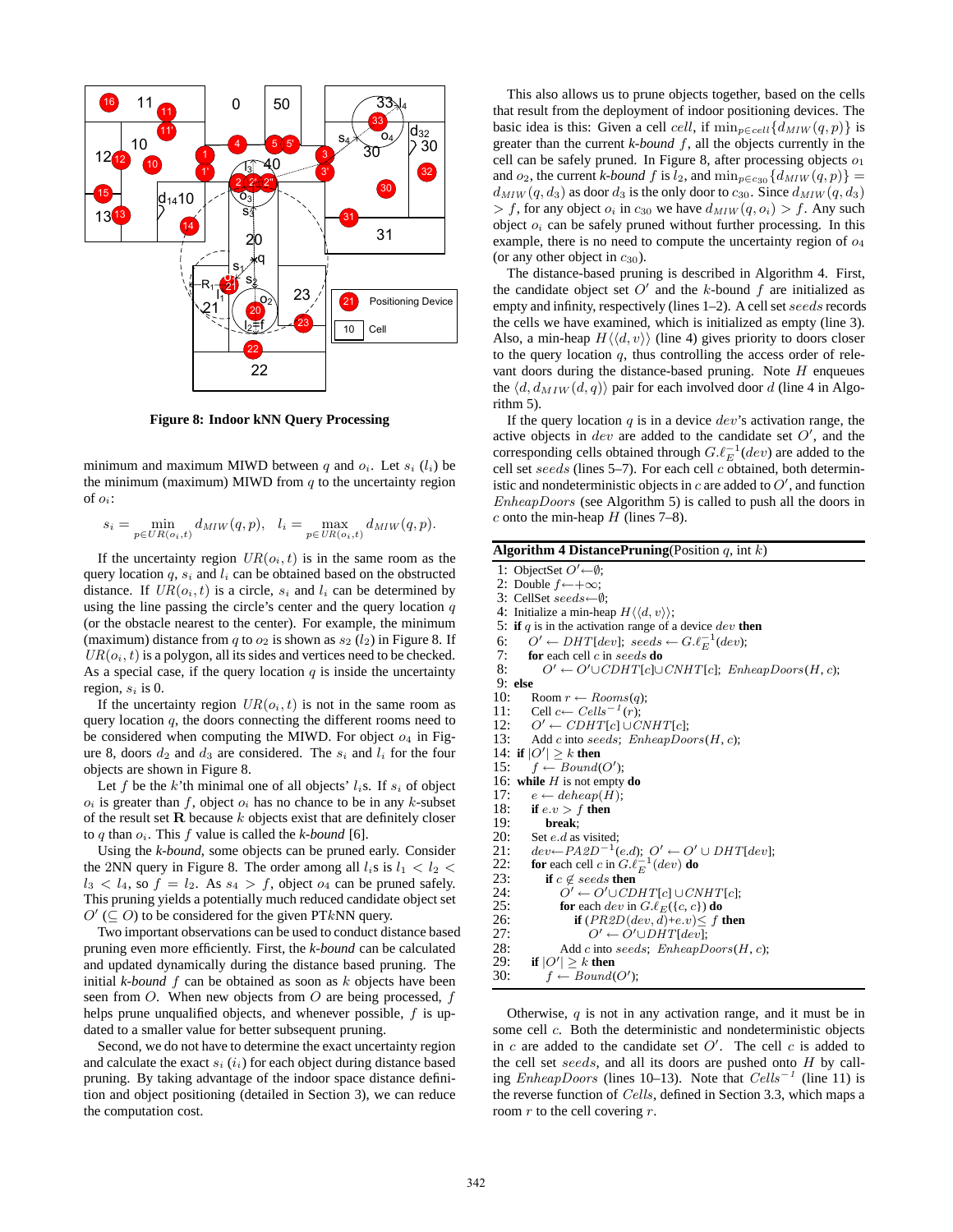If the current candidate set  $O'$  has at least  $k$  objects, function Bound (see Algorithm 6) is called (lines 14–15). It determines the current  $k$ -bound  $f$  using all candidate objects, and it prunes unqualified ones according to f.

In the sequel, we need to expand to further away cells or activation ranges via doors, as an object must go through a door to reach another cell. Following the philosophy of Dijkstra's algorithm [7], the expansion is controlled by the min-heap  $H$  that stores the distances from query location  $q$  to all relevant doors.

At the beginning of each expansion step, the first entry e from  $H$  is deheaped (line 17). The expansion stops if the current door e.d being processed is too far away (lines 18–19); otherwise, e.d is set as visited to avoid duplicate visits (line 20). If the door e.d is covered by a device  $dev$ 's activation range, its active objects are added to  $O'$  (line 21).

For each cell c of the corresponding cells in  $G.\ell_E^{-1}(dev)$ , if c is not in seeds, both the deterministic and nondeterministic objects in c are added to  $O'$  (lines 22–24). For each presence device in cell c, if its indoor distance to  $q$  is smaller than  $f$ , all active objects in  $c$  are also added to O' (lines 25–27). After cell  $c$  is processed, it is added to seeds, and its doors are enheaped by calling function EnheapDoors (line 28). At the end of each expansion step, if the current candidate set  $O'$  has at least k objects, function  $Bound$  is called again to dynamically update  $f$  and reduce the candidate set  $O'$  (lines 29–30).

**Algorithm 5 EnheapDoors**(Heap H, Cell c)

1: **for** each room r in  $Cells(c)$  **do**<br>2: **for** each door d in  $Doors(r)$ 

2: **for** each door d in  $Doors(r)$  **do**<br>3: **if** d is not visited **then** 

3: **if** d is not visited **then**<br>4: enqueue( $H$ ,  $\langle d, d_M \rangle$ enqueue( $H$ ,  $\langle d, d_{MIW}(d, q) \rangle$ );

| <b>Algorithm 6 Bound</b> (ObjectSet $O'$ ) |                                                                                                                   |  |
|--------------------------------------------|-------------------------------------------------------------------------------------------------------------------|--|
|                                            | 1: $f \leftarrow$ the k'th smallest element in $\{l_i \mid o_i \in O'\}$ ;<br>2: for each object $o_i$ in $O'$ do |  |
|                                            | 3: if $s_i < f$ then<br>4: Delete $o_i$ from $O'$ ;                                                               |  |
|                                            | 5: return $f$ ;                                                                                                   |  |

We regard heap insertions and deletions as characteristic operations. The worst-case time complexity of Algorithm 4 is  $2 \cdot |\Sigma_{doors}|$ because each door is inserted once and deleted once.

### **5.3 Probability Threshold Based Pruning**

After the distance based pruning, a possibly smaller candidate object set  $O'$  of k or more objects is obtained. There can still be

 $\int$ |O'| k  $\setminus$ possible  $k$ -subsets in the result set  ${\bf R}.$  We proceed to prune

both unqualified objects in  $O'$  and unqualified k-subsets in **R**, by making use of fast probability estimates and the given probability threshold  $T$ . We assume that the distributions of all indoor moving objects are independent on each other. While, objects may move inter-dependently in some scenarios. However, determining such dependencies is a hard task that may involve large amounts of historical data. How to exploit dependencies for better performance is beyond the scope of this paper and it is an interesting future research direction.

Given an object  $o_i$ , let  $P_{o_i}(r)$  be the cumulative distribution function (cdf) that  $o_i$ 's MIWD to the query location q is r. In other words,  $P_{o_i}(r) = Pr(d_{MIW}(q, o_i) \leq r)$ . Let A be a k-subset of O'. The probability  $prob(A)$  that A contains the k nearest neighbors of  $q$  satisfies:

$$
prob(A) \le \prod_{o_i \in A} P_{o_i}(f).
$$

This is because only those objects within the  $k$ -bound  $f$  can be among the  $k$  nearest neighbors of  $q$ .

If  $P_{o_i}(f)$  is less than the threshold T, any k-subset A that contains  $o_i$  satisfies:

$$
prob(A) \le \prod_{o_j \in A} P_{o_j}(f) \le P_{o_i}(f) < T.
$$

This means that  $A$  cannot satisfy the probability threshold  $T$ . Therefore, if  $P_{o_i}(f) < T$ ,  $o_i$  can be safely pruned from the candidate object set  $O'$ .

All those locations with MIWD to query location  $q$  no greater than r are constrained by a *bounding region*  $BR_q(r)$ , which is usually composed of several intersections of rooms and circular regions. Formally,  $BR_q(r)$  is defined as  $Rooms(q) \cap Circle(q, r) \bigcup$  $\bigcup_{rm_i \in R_r} rm_i \cap Circle(q, r'_i)$ , where  $R_r$  is a set of rooms. Any room  $rm_i$  in  $R_r$  satisfies the condition that the MIWD  $l_i$  from its door to the query location  $q$  is smaller than  $r$ , and the corresponding  $r'_i$  equals  $r-l_i$ . For example, the bounding region  $BR_q(f)$  in Figure 8 is indicated by two dashed circular regions:  $BR_q(f)$  =  $(room_{20} \cap Circle(q, f)) \cup (room_{21} \cap Circle(d_{21}, f - |qd_{21}|)).$ 

Based on the bounding region  $BR_q(r)$ , the  $P_{o_i}(r)$  can be evaluated using the following equation:

$$
P_{o_i}(r) = \frac{Area(UR(o_i, t) \cap BR_q(r))}{Area(UR(o_i, t))}
$$
(1)

In Figure 8,  $P_{\sigma_3}(f) = 0.5$ . If the specified threshold  $T > 0.5$ ,  $\sigma_3$ can be safely eliminated from  $O'$ .

The pseudo code of the probability threshold based pruning is given in Algorithm 7. For each object  $o_i$  in  $O'$ , if its probability  $P_{o_i}(f)$  is less than the threshold T, the object is removed from O' (lines  $1-3$ ). Next, we generate all possible *i*-subsets step by step (lines 4–15). Each i-subset A is the union of an  $(i - 1)$ -subset B in **R** and a singleton set  $\{c\}$ . In particular,  $\{c\}$  is not in B but is in another  $(i - 1)$ -subset in R. All *i*-subsets in SubSet are obtained from all such combinations of B and  $\{c\}$  based on **R**. The *i*-subset is included in the temporary result set  $R$  only if the product of all its members' probabilities is greater than the threshold  $T$  (lines 16– 18). This way, some unqualified  $i$ -subsets are eliminated without probability estimates. For example, if a 2-subset  $\{o_1, o_2\}$  cannot satisfy the probability threshold, any *i*-subset (where  $i > 2$ ) which contains  $\{o_1, o_2\}$  cannot satisfy the probability threshold either.

We regard the calculation of  $P_{o_i}(f)$  as the characteristic operation. If the calculated probabilities cannot be kept in memory and every probability has to be recalculated on-the-fly each time it is needed, the worst-case time complexity of Algorithm 7 is  $|O'| + \sum_{i=2}^k \binom{|O'|}{i}$ i !  $\cdot i = \mathcal{O}(k \cdot 2^{|O'|})$ . With enough memory for holding at least  $|O'|$  double values, the worst-case time complexity is  $|O'|$  because every calculated probability can be reused.

#### **5.4 Probability Evaluation**

After the probability threshold based pruning, each  $k$ -subset  $A$ in **R** may have a probability  $prob(A)$  greater than the threshold T. We next present a technique to evaluate those probabilities efficiently.

Formally, the probability  $prob(A)$  that k-subset  $A (A \in \mathbf{R})$  contains the k nearest neighbors of the query location  $q$  is defined as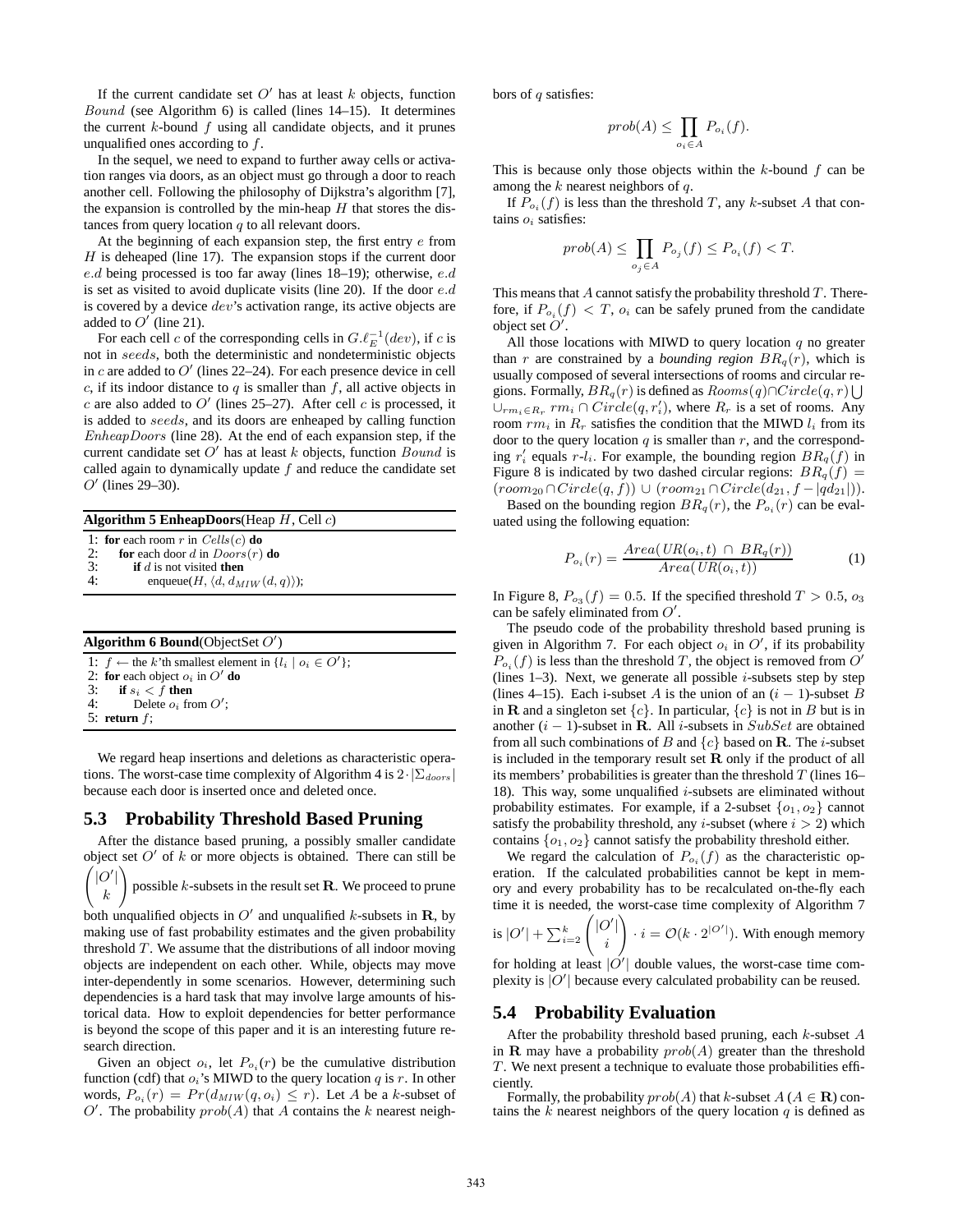|  |  | Algorithm 7 ProbTPruning(ObjectSet $O'$ , double $T$ ) |  |  |
|--|--|--------------------------------------------------------|--|--|
|--|--|--------------------------------------------------------|--|--|

| 1: for each object $o_i \in O'$ do                              |
|-----------------------------------------------------------------|
| if $P_{o_i}(f) < T$ then<br>2:                                  |
| 3:<br>Remove $o_i$ from $O'$ :                                  |
| 4: ResultSet $\mathbf{R} \leftarrow \emptyset$ ;                |
| 5: for each object $o_i \in O'$ do                              |
| $\mathbf{R} \leftarrow \mathbf{R} \cup \{\{o_i\}\};$<br>6:      |
| 7: for $i \leftarrow 2$ to k do                                 |
| 8:<br>$SubSet \leftarrow \emptyset$                             |
| 9:<br>ObjectSet $RR \leftarrow \emptyset$ ;                     |
| 10:<br>for each $(i - 1)$ -subset B in R do                     |
| 11:<br>$RR \leftarrow RR \cup B$ :                              |
| 12:<br>for each $(i - 1)$ -subset B in R do                     |
| 13:<br><b>for</b> each object c in $RR \setminus B$ <b>do</b>   |
| 14:<br>Add ${B \cup c}$ into $SubSet$ ;                         |
| 15:<br>$\mathbf{R} \leftarrow \emptyset$ :                      |
| 16:<br><b>for</b> each <i>i</i> -subset A in $SubSet$ <b>do</b> |
| 17:<br>if $\prod_{o_i\in A}P_{o_i}(f)\geq T$ then               |
| 18:<br>$\mathbf{R} \leftarrow \mathbf{R} \cup \{A\};$           |
| 19: return $\mathbf{R}$ ;                                       |

follows:

$$
prob(A) = \sum_{o_z \in A} \int_0^{+\infty} p_{o_z}(r) \prod_{o_i \in A \setminus \{o_z\}} P_{o_i}(r) \prod_{o_j \in O' \setminus A} (1 - P_{o_j}(r)) dr
$$

Here,  $p_{o_z}(r)$  is the pdf that the distance from  $o_z$  to query point q is  $r; \prod_{o_i \in A \setminus \{o_z\}} P_{o_i}(r)$  indicates the probability that all objects in A excluding  $o_z$  are within r of q;  $\prod_{o_j \in O' \setminus A} (1 - P_{o_j}(r))$  indicates the probability that all objects not in  $\tilde{A}$  are further away from q than r. For each object  $o_z \in A$ , the integral calculates the probability that  $o_z$  is the k-th nearest neighbor of q and that all the remaining ones in A are the first to the  $(k - 1)$ -th nearest neighbors. As a result, the summation over all objects in  $A$  is the desired probability.

To evaluate the probabilities efficiently, we use a partition based approximate evaluation method. Let an array sl record all the minimum distances  $s_i$  in O' and the maximum distances  $l_i$  that satisfy  $l_i \leq f$ . This array should have  $g(g=|O'|+k)$  elements. We sort sl in ascending order.

Using the array sl, the bounding region  $BR_q(f)$  can be partitioned into  $q - 1$  partitions. In particular, partition  $PA_x$  is the contour between  $BR_q(sl[x-1])$  and  $BR_q(sl[x])$ . For Figure 8, we have  $O' = \{o_1, o_2, o_4\}$  after distance based pruning and probability threshold based pruning, and therefore  $g = 3 + 2 = 5$ . Four partitions are created:  $\overline{PA_1[B R_q(s_1), BR_q(s_2)]}$ ,  $\overline{PA_2[B R_q(s_2)]}$ ,  $BR_q(l_1)$ ],  $PA_3[BR_q(l_1), BR_q(s_3)]$  and  $PA_4[BR_q(s_3), BR_q$  $(l_2)$ ].

In the evaluation, we use the following formula to compute the approximate probability for a given  $k$ -subset  $A$ :

$$
prob(A) \approx \sum_{o_z \in A} \sum_{x=1}^{g-1} p_{o_z}(PA_x) \prod_{o_i \in A \setminus \{o_z\}} 0.5 \cdot (P_{o_i}(PA_x) +
$$

$$
P_{o_i}(PA_{x-1})) \prod_{o_j \in O' \setminus A} 0.5 \cdot (1 - P_{o_j}(PA_x) + 1 - P_{o_j}(PA_{x-1})) dr
$$

Here,  $p_{o_z}(PA_x)$  is the pdf of  $o_z$  in this partition;  $P_{o_i}(PA_x)$  $(P_{o_i}(PA_{x-1}))$  is the upper (lower) bound cdf of the object  $o_i$ whose distance to the query location is in partition  $PA_x$ . Average values are used to calculate approximations. Similarly,  $1 (P_{\sigma_i}(PA_x)(1-P_{\sigma_i}(PA_{x-1}))$  is the upper (lower) bound cdf of the object  $o_j$  that is farther than partition  $PA_x$ .

For an object in  $O'$ , its cdf value in each partition can be computed once and recorded in a two-dimensional array of size  $|O'| \times$   $(g-1)$ . The cdf value of object  $o_i$  in partition  $PA_x$ , i.e.,  $P_{o_i}(PA_x)$ , is evaluated as  $P_{o_i}(sl[x])$  using Equation 1.

$$
P_{o_i}(PA_x) = P_{o_i}(sl[x])
$$

If  $sl[x] < s_i$ ,  $P_{o_i}(PA_x)$  equals 0 because there is no chance for  $o_i$  appearing in the partition. On the other hand, if  $sl[x] \geq l_i$ ,  $P_{o_i}(PA_x)$  equals 1 because the object  $o_i$  must appear nearer than the partition. The pdf value of object  $o_i$  in partition  $PA_x$  can be evaluated as the difference between the cdf value in the current partition and the cdf in the previous partition.

$$
p_{o_i}(PA_x) = P_{o_i}(PA_x) - P_{o_i}(PA_{x-1}), \quad x > 1
$$

For the special case where  $x = 1$ ,  $p_{o_i}(PA_1) = P_{o_i}(PA_1)$ . The cdfs of the running example are shown in Figure 9.



**Figure 9: Partition Based CDF Values**

#### **6. EMPIRICAL STUDY**

### **6.1 Experimental Settings**

**Synthetic Data Set** We generate moving objects using a 3-floor building plan with 30 rooms and 3 staircases on each floor. All rooms and staircases are connected by doors to a hallway in a starlike manner. An RFID reader is deployed by the door of each room. In addition, readers are deployed along the hallways and in the staircases. A total of 143 RFID readers are deployed: the readers deployed by doors are undirected partitioning devices; and those deployed along the hallways and in the staircases are presence devices.

Three rules are used to generate movements: 1) an object in a room can move to the hallway or move inside the room; 2) an object in a staircase can move to the hallway or move in the staircase; 3) an object in the hallway can move in the hallway, move to one of the staircases, or move to one of the rooms. At each step, an object randomly chooses a room as the destination. If the destination room chosen is on the same floor as the object, it will move according to MIWD. Otherwise, it will use the nearest staircase. When the object enters the destination room, it will move inside the room for a random time duration and then start a new movement.

**Real Data Set** Over 1,000,000 tracking records are collected each day from 25 Bluetooth hotspots in Copenhagen Airport. We extract the tracking data on the most active day between April 2008 and October 2008. As a result, over 1.1M tracking observations are recorded in about 110K sampling units for a total of 9,638 moving objects, i.e., individuals with Bluetooth enabled devices.

We run all experiments on a Windows XP Pro enabled PC with a 2.66GHz Core2 Duo CPU and 3.25GB main memory.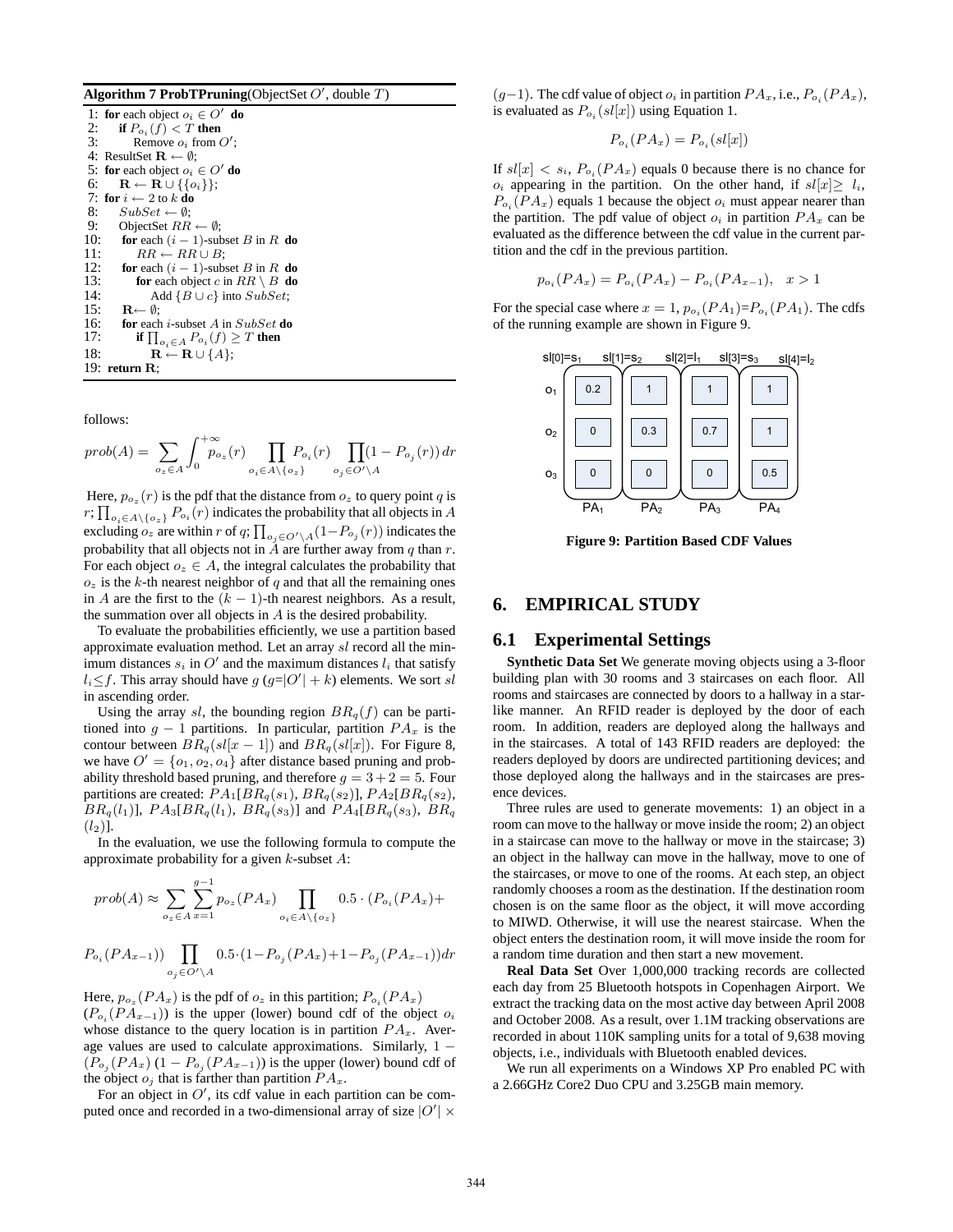# **6.2 Costs of Indoor Moving Object Indexing**

We first evaluate the performance of the proposed hashed based indexing structures with respect to the synthetic data.

We implement the object sets in these hash tables as bitmaps, which require less memory space and are update-efficient. We use a 4-byte *int* value for each table key (object, device, cell identifier). A 6,250 byte bitmap is enough for representing the largest 50K objects in our setting. As a result, each entry in DHT, CDHT, CNHT is 6,254 bytes. Therefore, 143 RFID readers and 97 cells need (143+97·2)·6254=2.1M bytes memory. The device identifier and timestamps in OLHT are represented as *int* values. Thus, each entry in  $OLHT$  needs 12 bytes, and 50K objects need 50K $\cdot$ 12 = 600K bytes of memory, a modest memory consumption.

At each sampling unit, the costs of updating these memory resident hash tables are insignificant, as reported in Figure 10. As the number of objects increases, the update cost increases slowly according to Figure 10(a). Note the cost for 50K objects is still very low. Figure 10(b) shows that varying the activation range does not affect the update cost significantly.



**Figure 10: Update Efficiency of Indexes**

### **6.3 Pruning Effectiveness and Query Efficiency**

Using the synthetic data set, we fix the device activation range at 100 cm, and 20K objects and threshold  $T = 0.9$  are used unless stated otherwise. We choose 20 random indoor positions as kNN query locations. We vary  $k$  from 1 to 9. For each query location, 50 kNN queries are issued with different timestamps. We report the average results over all these queries.

To measure the effectiveness of the MIWD-based pruning, we record the ratio of object reduction, i.e.,  $|O'|/|O|$ . The results are reported in Figure 11(a). For  $|O| = 100$ , only about 20% of the objects are left in the candidate set  $O'$  after pruning. For larger  $|O|$ s, the pruning ratio is still as high as around 50%. This indicates that the distance based pruning is very effective. For larger  $|O|$ s, the ratio stays constant as  $k$  varies because indoor objects overlap much more than do outdoor objects. For example, after some time, the uncertain regions of all objects that left  $device_{20}$  are in cell  $c_{20}$ (in Figure 8).

We measure the effectiveness of probability threshold based pruning using two metrics. First, we measure  $|O'|$  as the pruning is able to eliminate unqualified objects (lines 1–3 in Algorithm 7). According to the results shown in Figure 11(b), for higher threshold T, only very few objects remain in  $O'$  after the pruning. Second, we compare the number of qualified k-subsets of  $O'$  before and after the pruning. According to the results reported in Figure  $11(c)$ , a significant portion of  $k$ -subsets is eliminated by the pruning. These results indicate that probability threshold based pruning is very effective.

The results on overall query response time are reported in Figure 11(d). Probability threshold based pruning is efficient because fast estimates are calculated. For larger  $k$  values, the time spent on



**Figure 11: Pruning Effectiveness and Query Efficiency on Synthetic Data**

the probability evaluation is much higher than the other two, which is due to: (1) Our partition based estimation (can be regarded as coarse-grained numerical integration) is more time consuming than "Prob Pruning" and "MIWD Pruning". (2) For large  $k$ , fewer candidate  $k$ -subsets are filtered out in pruning step 2, so more  $k$ -subsets need prob evaluation.

We also test our PTkNN query processing techniques on the real data. We choose 5 Bluetooth hotspot locations as query locations and issue  $kNN$  query with different  $k$  value at 100 separate timestamps. The results on the effectiveness of the probability threshold based pruning are shown in Figure 12(a). Larger  $k$  values render the pruning more effective. The results on overall query response time are reported in Figure 12(b). Larger  $k$  values result in more k-subsets, which call for more probability evaluations.



**Figure 12: Results on Real Data**

### **6.4 Query Processing Scalability**

In this part, we evaluate the scalability of query processing using the synthetic data set. First, we fix the activation range radius at 100 cm, and then vary the object numbers from 10K to 50K. As shown in Figure 13(a), the total query response time increases steadily for  $k = 3$ . The increase for  $k = 9$  at 30K objects is attributed to the high probability evaluation cost (See Figure 11(d)).

Second, we fix the number of objects at 10K and vary the radius of the activation range from 100 cm to 250 cm. The resulting total query response times are reported in Figure 13(b). Larger ranges have two effects: larger imprecise uncertain regions for the moving objects and more active objects being detected by positioning de-